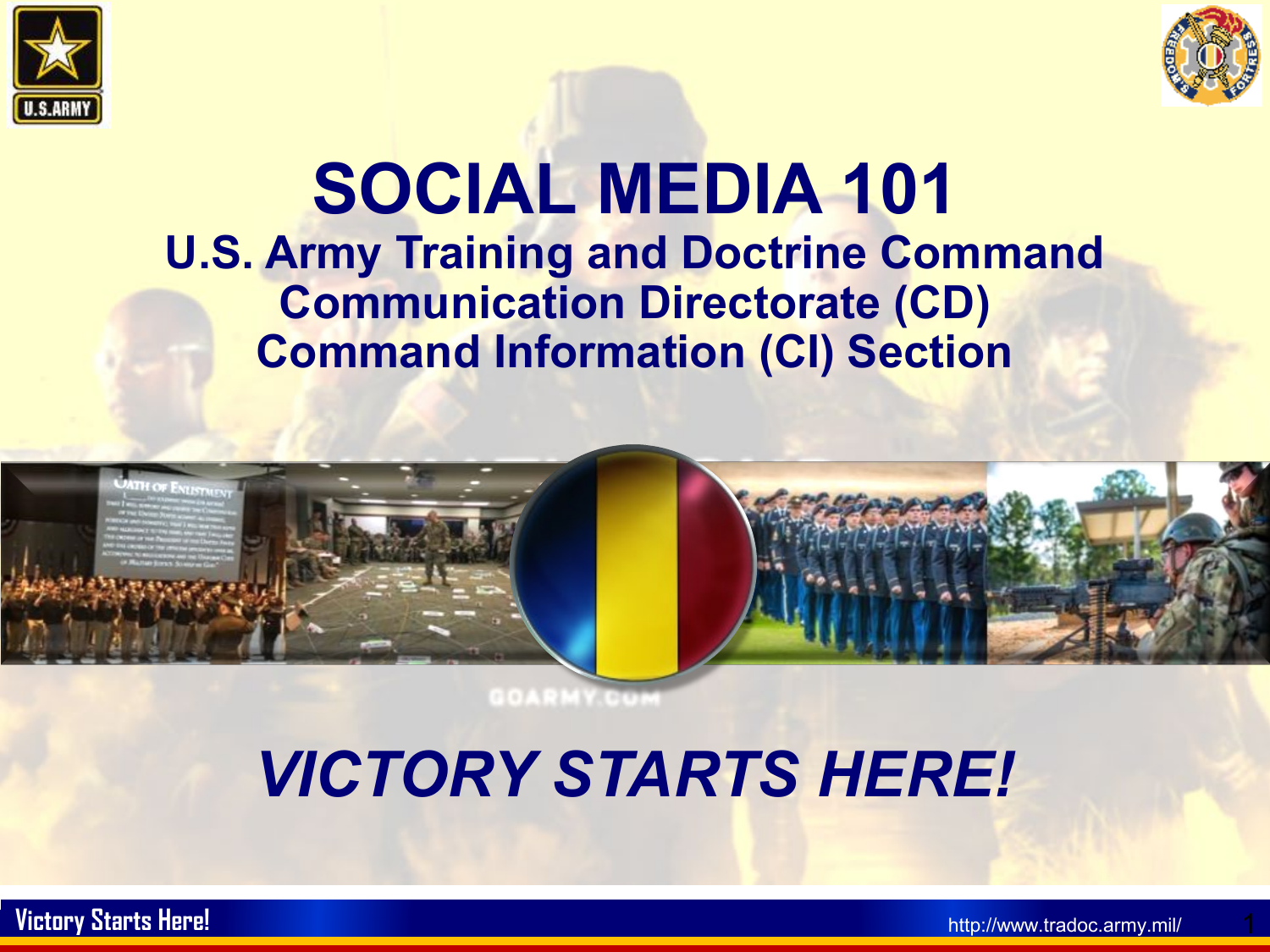



- **What is the Role of Public Affairs?**
- **Why Use Social Media?**
- **Social Media Guidance**
- **Career Impacts**
- **Social Networks and Sharing Networks**
- **TRADOC Accounts**
- **Equipment/External Resources Available**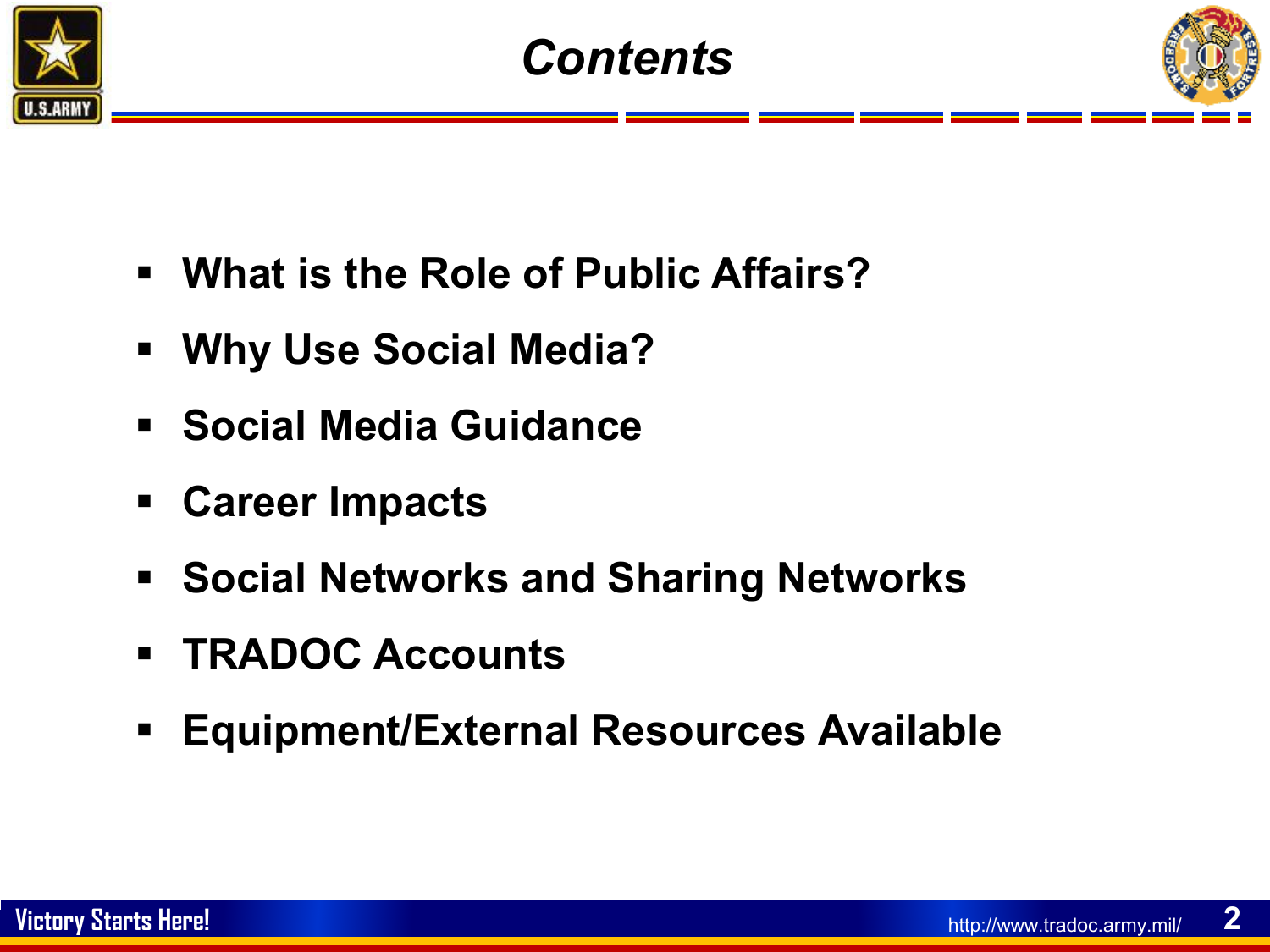



- **CD and "Public Affairs"**
- **Information Advantage Activities – Social Media Impact on the Operational Environment**
- **Commander - PAO relationship**

*"Public affairs is the primary capability supporting the commander's task to inform. This task provides information to global and domestic audiences that accurately describes operations or provides information pertinent to selected publics in the area of operations. Public affairs provides publics with facts so they can increase knowledge or make their own decisions. Providing credible, accurate, and timely information serves as the best means to counter misinformation, disinformation, and propaganda. Maintaining trust, transparency, and credibility are critical when providing public information." – FM 3-61*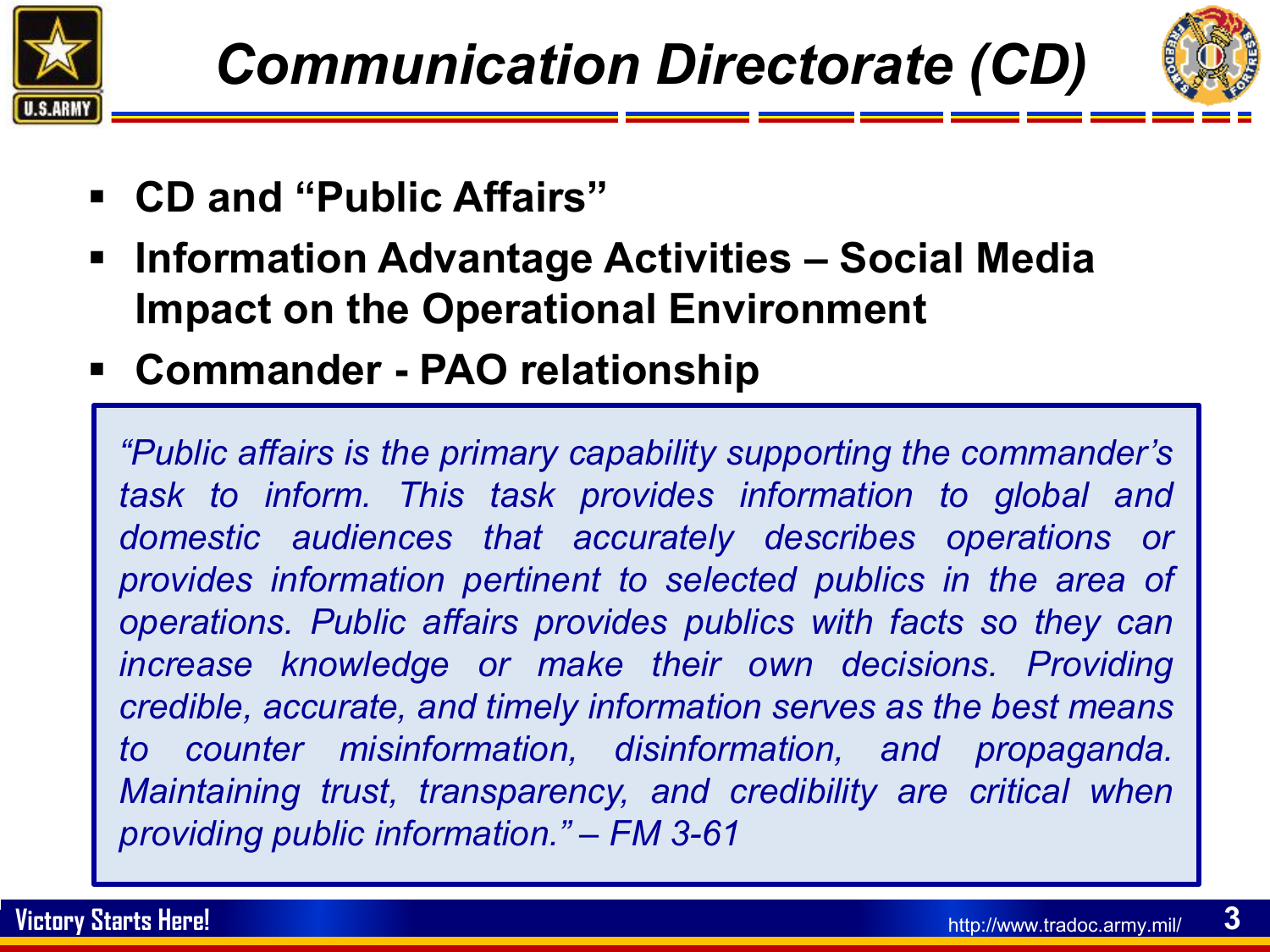

### **USE SOCIAL MEDIA TO COMMUNICATE WITH SOLDIERS, DA CIVILIANS, & FAMILIES EVERYWHERE — AS WELL AS THE GENERAL PUBLIC.**

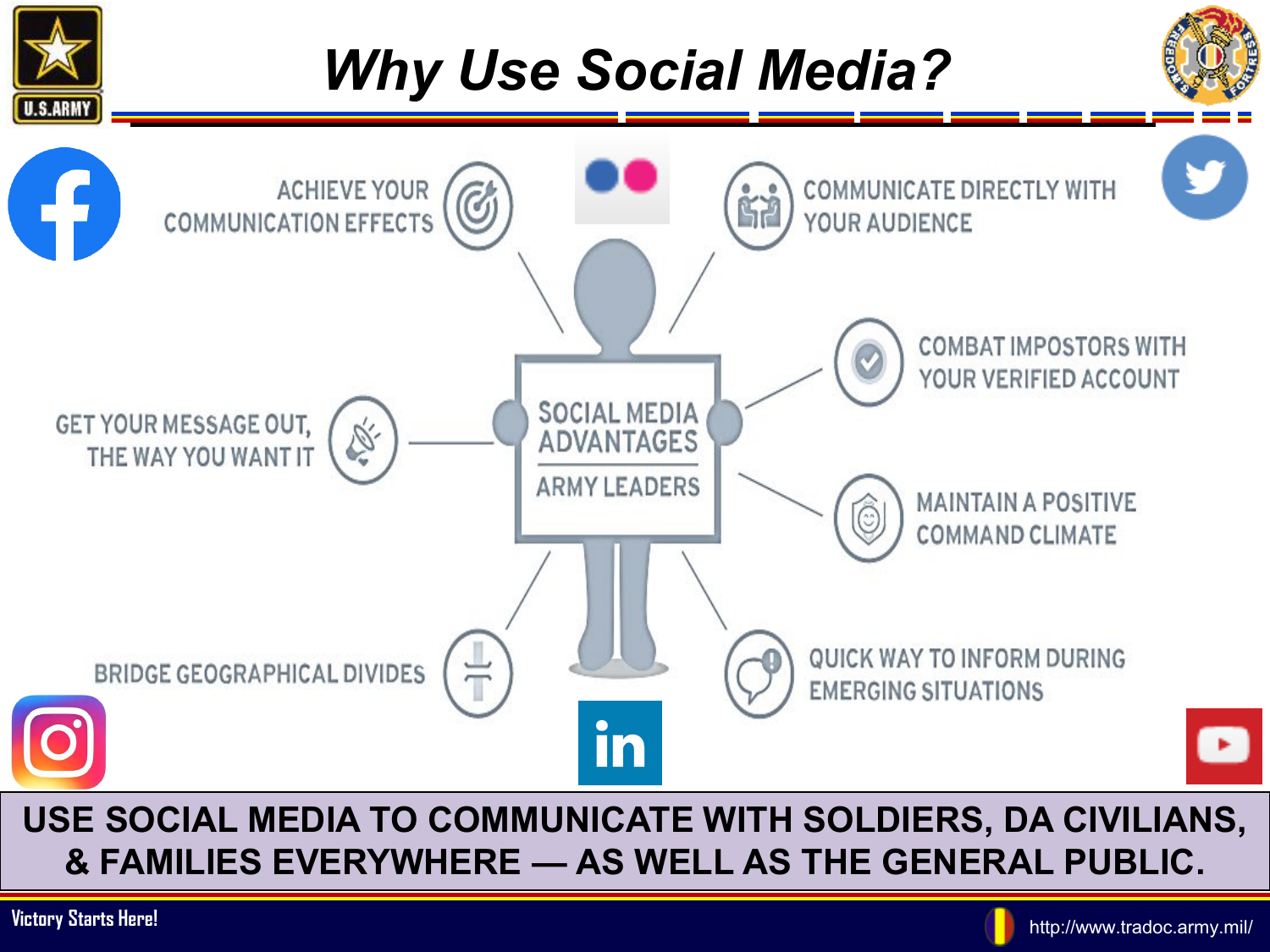



- **Are there existing accounts you can use?**
- **Is your account sustainable and/or enduring?**
- **Who will be your administrator? Who is the approval authority for release?**
- **Setting up a page:**
	- Do the training and get certified by the Communication **Directorate**
	- Provide pertinent information to CD CI (varies by platform)
		- Typically name, email address, mobile number, and preferred username & password
	- CI will also have administrative privileges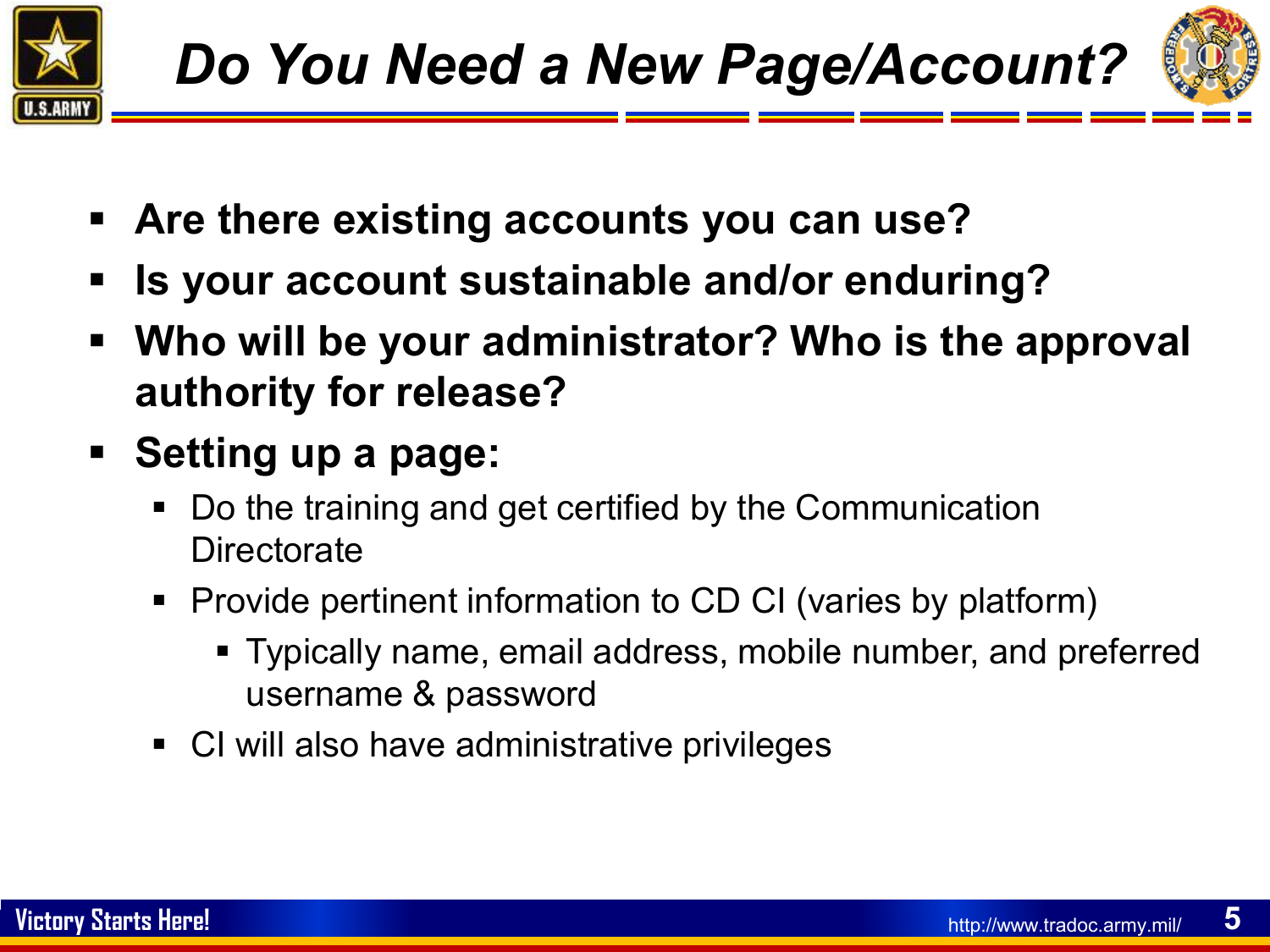





- **Required (CAC Login)**
	- [OPSEC Level I Training](https://www.lms.army.mil/) (Search "OPSEC")
	- DOD Cyber Exchange [Social Networking and Your Online Identity](https://cyber.mil/training/social-networking/)

## **Recommended**

- [Defense Information Systems Agency course](https://disa.mil/NewsandEvents/Training/DISA-Services-Course)
- [Social Networking v2.1](https://iatraining.us.army.mil/_html/studentApp/_studentfiles/stumain.htm#courses)
- [OPSEC Support Staff \(IOSS\) courses](https://webarchive.library.unt.edu/eot2008/20090117192536/http:/www.ioss.gov/training/course_listing_2008.htm#:%7E:text=The%20course%20list%20includes%3A%20%20%20OPSE-1300%2C%20Fundamentals,MTT%2C%20and%20E-Learning%20%201%20more%20rows%20) [3500](https://webarchive.library.unt.edu/eot2008/20090117192536/http:/www.ioss.gov/training/3500.html) and [1500](https://webarchive.library.unt.edu/eot2008/20090117192536/http:/www.ioss.gov/training/1500.html)
- **[Army Social Media Manager Website](https://www.army.mil/socialmedia/managers/#:%7E:text=ALARACT%20289%2F2013%2C%20Army%20OPSEC%20Training%20for%20External%20Official,qualified%20public%20affairs%20officer%20approval%20to%20establish%20platform)**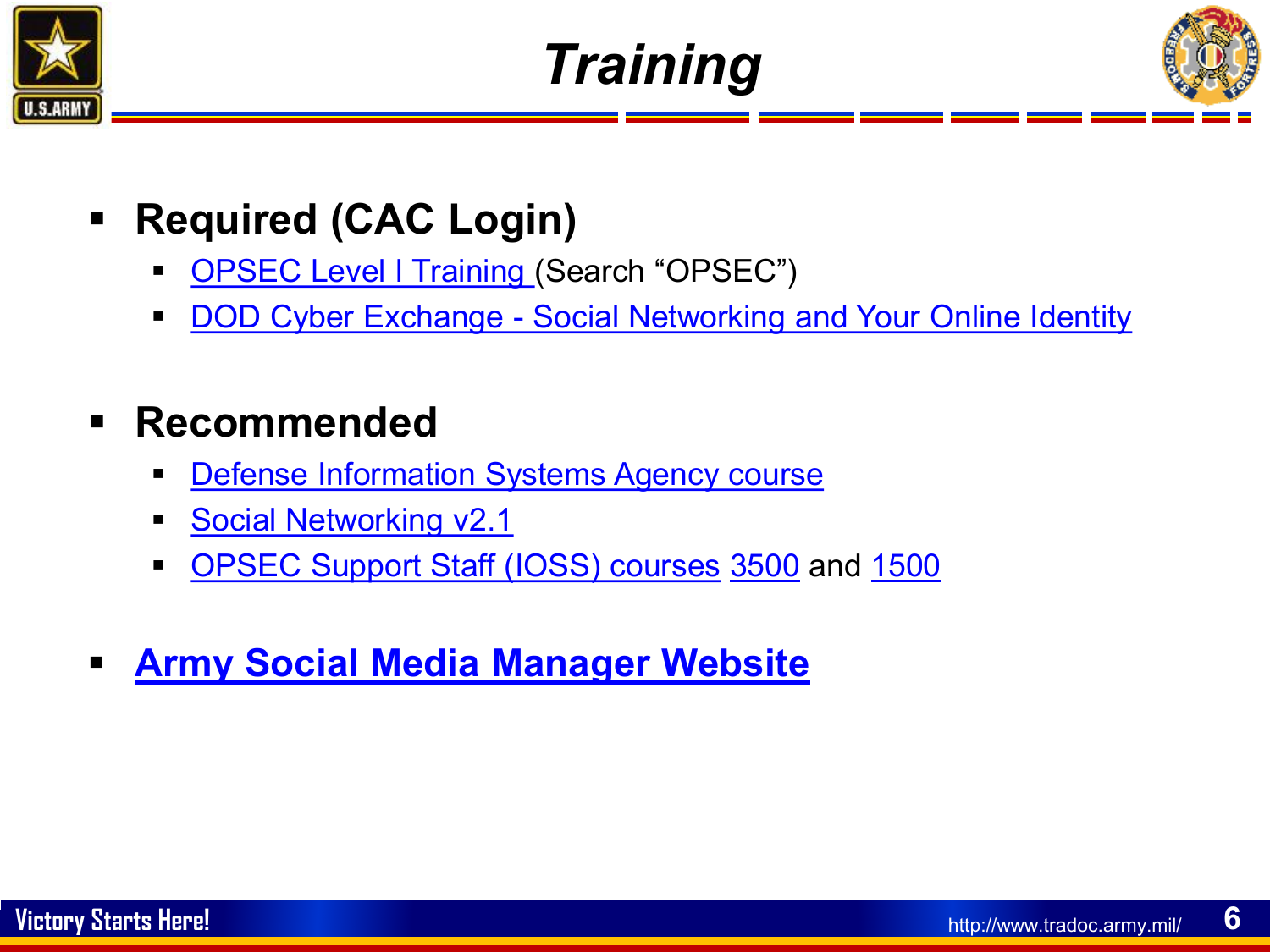

## *Social Media Guidance*



| <b>What is your Social Media TTP?</b>                                                                                                                                                                                                                                          | SOCIAL MEDIA CONDUCT                                                                                                                                                                                                                                                                                                                                                                                                             |
|--------------------------------------------------------------------------------------------------------------------------------------------------------------------------------------------------------------------------------------------------------------------------------|----------------------------------------------------------------------------------------------------------------------------------------------------------------------------------------------------------------------------------------------------------------------------------------------------------------------------------------------------------------------------------------------------------------------------------|
| <b>COMMUNICATED AND WHO</b><br>COULD POTENTIALLY VIEW IT.<br><b>MESSAGES THAT ARE</b><br>E<br>IF THE MESSAGE DEMONSTRATES<br><b>DIGNITY AND RESPECT FOR SELF AND OTHERS.</b>                                                                                                   | Online conduct should reflect the tenets of the Army<br>$\blacksquare$<br>Profession.<br>Personnel using social media must abide by<br>п<br>instruction at all times, even when off duty.<br>Commenting, posting and linking to material that<br>$\blacksquare$<br>violates policy or basic rules of personnel conduct<br>are prohibited, along with talking negatively about<br>supervisors or releasing sensitive information. |
| <b>TOPICS TO AVOID</b><br>Selective benefit.<br>Army participation must not selectively benefit (or<br>appear to benefit) any person, group, or corporation<br>(whether profit or nonprofit);<br>Avoid endorsement<br>Avoid the promotion, endorsement, or sponsorship of<br>٠ | POTENTIAL MESSAGING TOPICS<br>Unit and mission updates<br>Personnel highlights<br>п<br>Share official news articles and add your professional<br>٠<br>thoughts<br>Explain unit role in national security<br><b>Community involvement</b><br>$\blacksquare$                                                                                                                                                                       |
| any individual, civilian enterprise, religious or<br>sectarian movement, organization, ideological<br>movement, or political campaign.<br><b>Political Activities</b><br>$\blacksquare$<br>Personal opinions that do not reflect the Army's image                              | Arrange "town halls"/Q&A sessions - contact<br>п<br><b>Communication Directorate first</b><br>Counter misinformation with approved Army<br>information<br>Personal stories to provide mentorship, guidance, and<br>support recruiting (consider LinkedIn)                                                                                                                                                                        |
| Victory Starts Here!                                                                                                                                                                                                                                                           | http://www.tradoc.army.mil/                                                                                                                                                                                                                                                                                                                                                                                                      |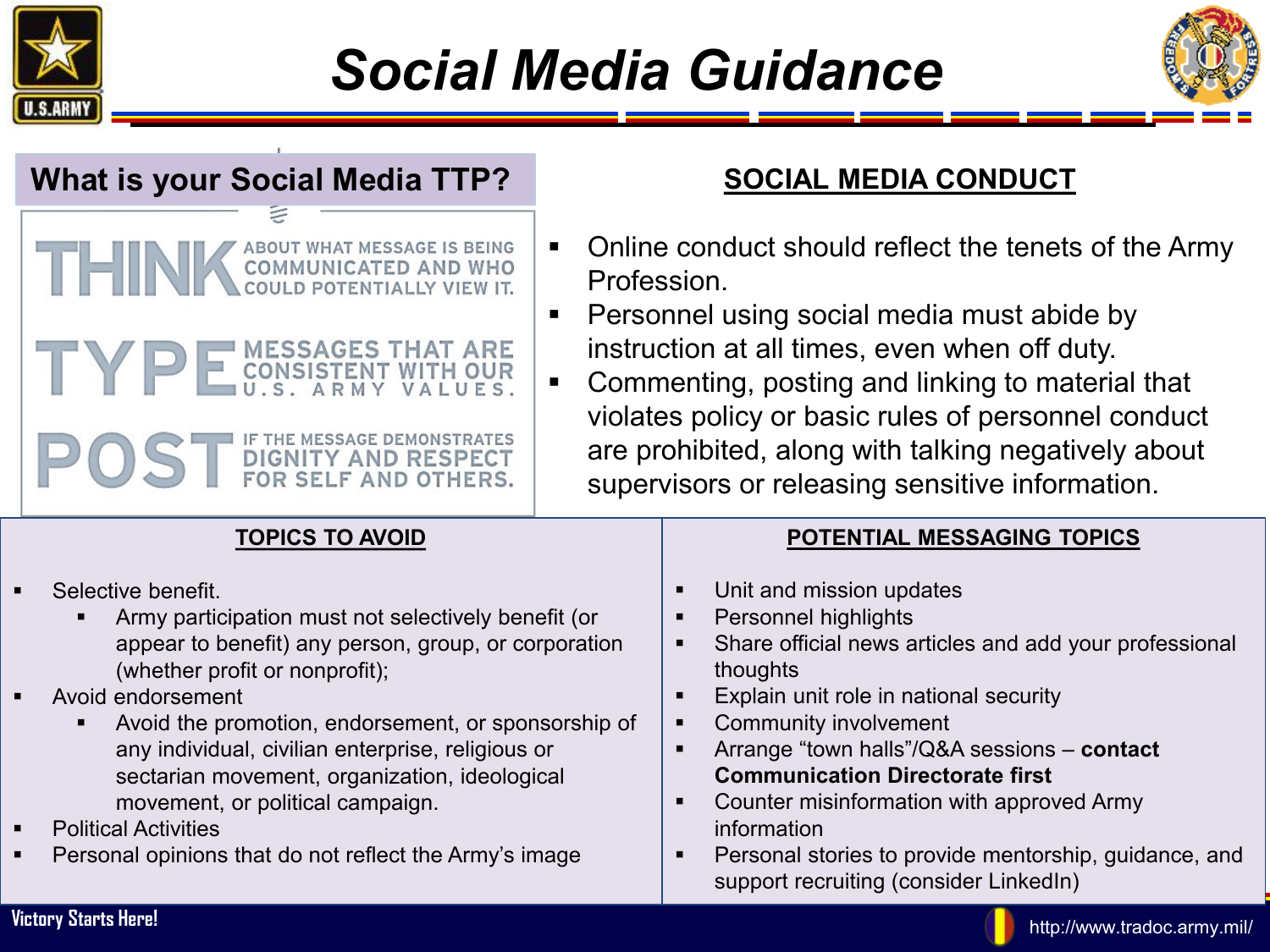



### Operations Security

 Operations Security is the process by which we protect unclassified information that can be used against us. Its purpose is to prevent potential adversaries from discovering critical DOD information. OPSEC protects U.S. operations - planned, in progress and completed. Success depends on secrecy and surprise, so the military can accomplish the mission more quickly and with less risk. Enemies of freedom want this information, and they are not just after the military member to get it.

### Basic Guidelines

- Do not give actual numbers of troops
- Do not discuss current troop movement
- Do not speculate
- Stay away from details such as dates, jobs, etc.
- NEVER tell secrets
- Be wary of anyone you meet on line, even if you met **AUTION** through official military social networking sites

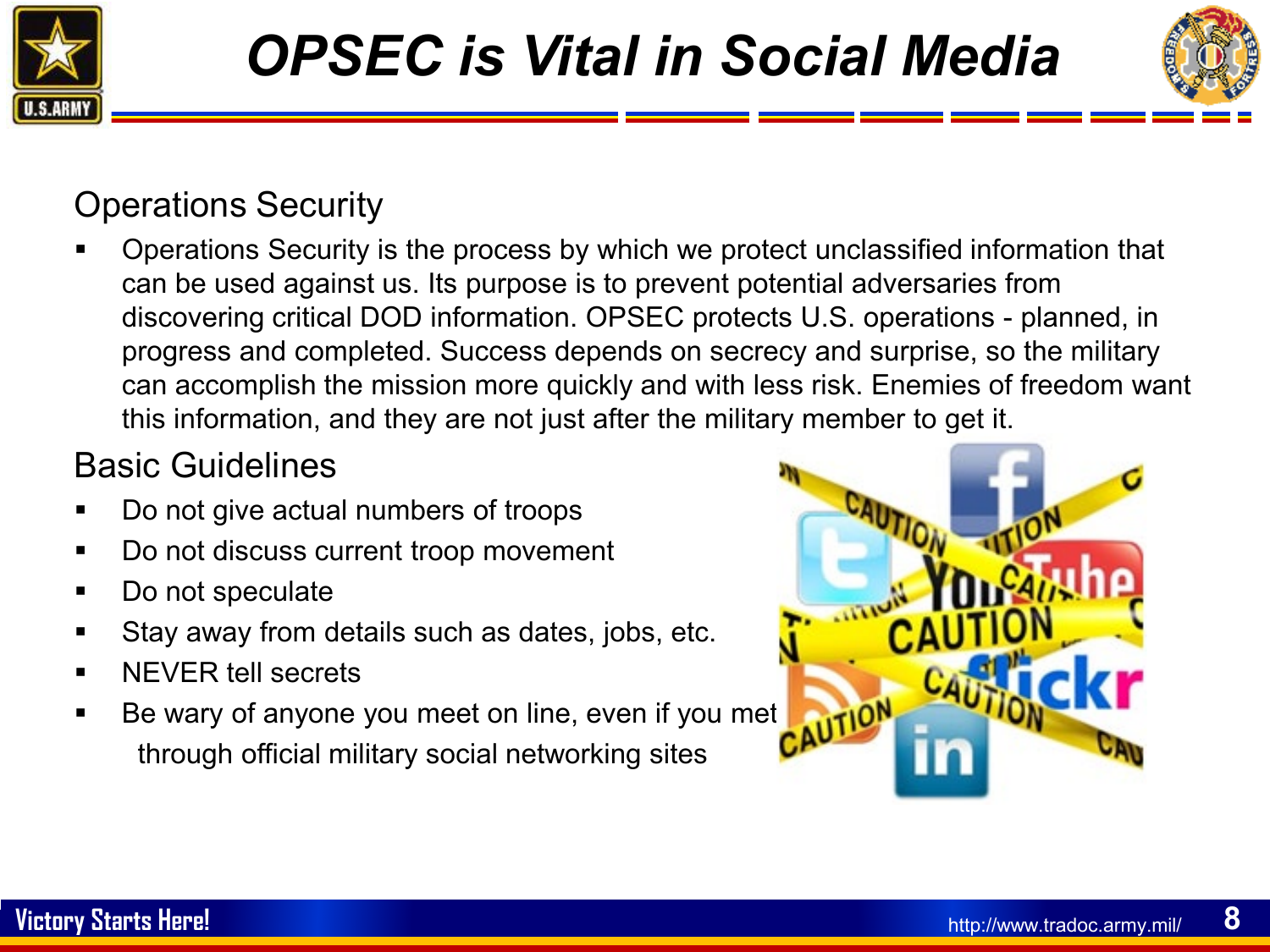



- Be aware of the image you present
- Ensure information you post or share is releasable (When it doubt, **call CD)**
- Live the U.S. Army values. Online misconduct can jeopardize your career
- Do not misrepresent your identity (Trolling, impersonations, etc.)
- Be cautious with the personal information you share
- Engage, but don't be overbearing Let other people fight your battles
- **Ensure you are using the official channel and have not toggled to your personal account for official use or vice versa**
- **Utilize two-factor identification**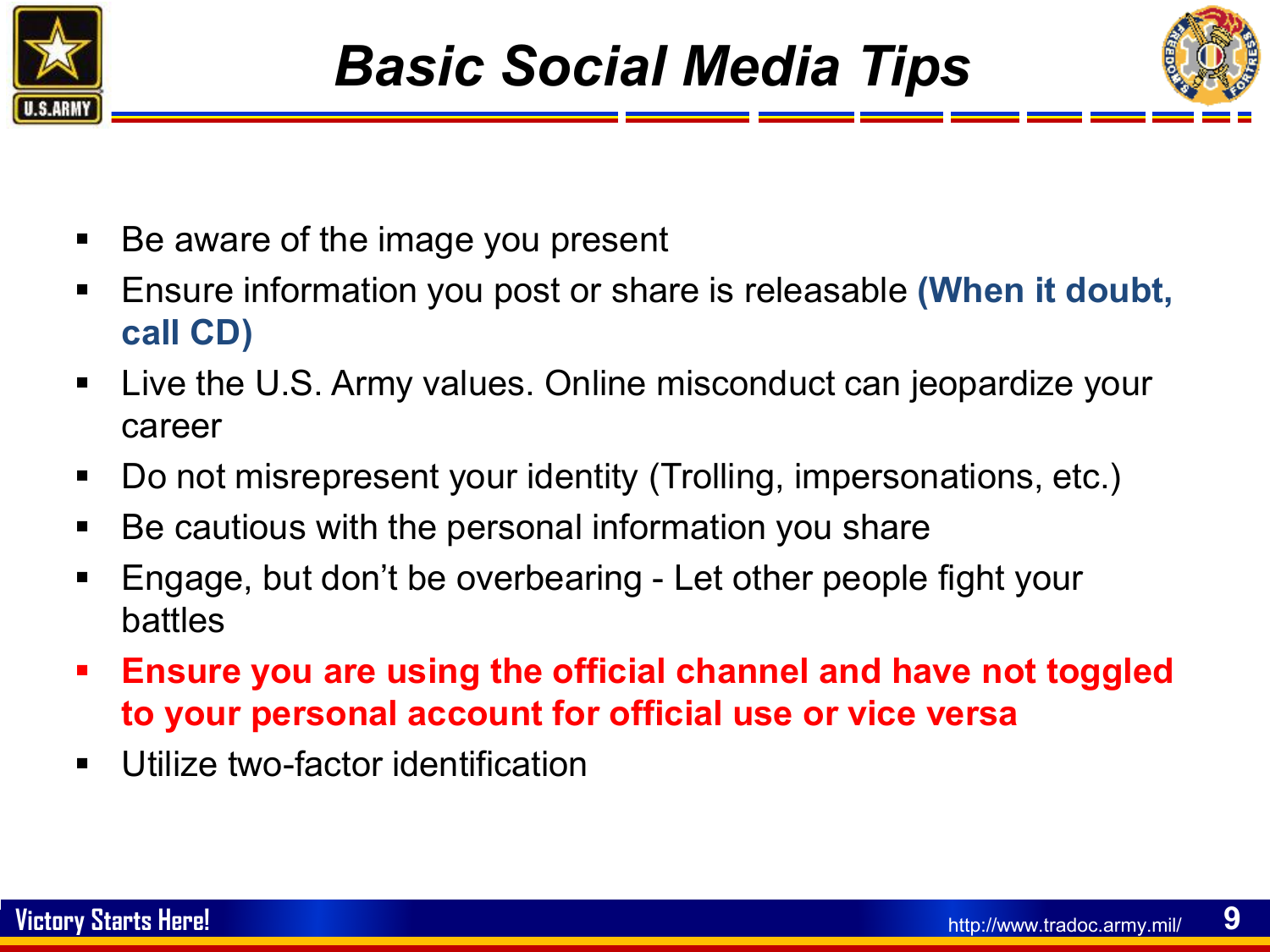



- Shying away from negative comments will potentially tarnish credibility
- Responses must be vetted / approved and accurately express the U.S. Army's and TRADOC's position without editorializing or straying from the facts **(Contact CD)**
- **-** Only delete or block comments or users when a clear pattern of malicious, derogatory behavior is apparent and they are in violation of the terms of participation
- Keep a log of all malicious material which has been deleted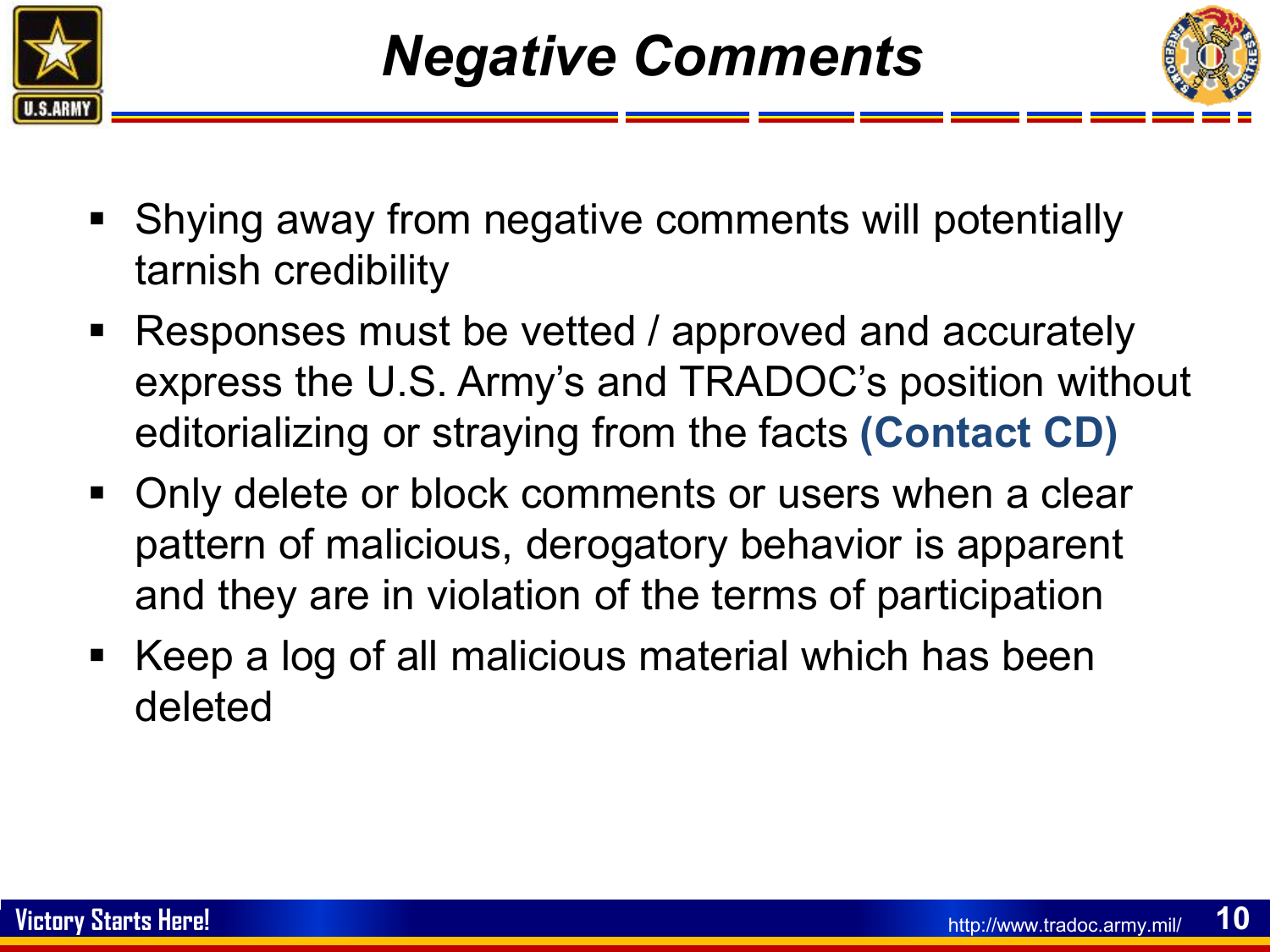



- Respect copyright, privacy, fair use, financial disclosure, and other applicable laws
- *Always* give people proper credit for their work. Make sure you have the right to use something with attribution before you publish - Be careful with art, imagery & music
- Do not publish or report on conversations that are meant to be predecisional or internal to the U.S. Army unless given permission by your chain of command
- Avoid commenting on anything related to legal matters, litigation, or any parties the U.S. Army may be in litigation with
- *Always* protect sensitive information, such as protected acquisition and personally identifiable information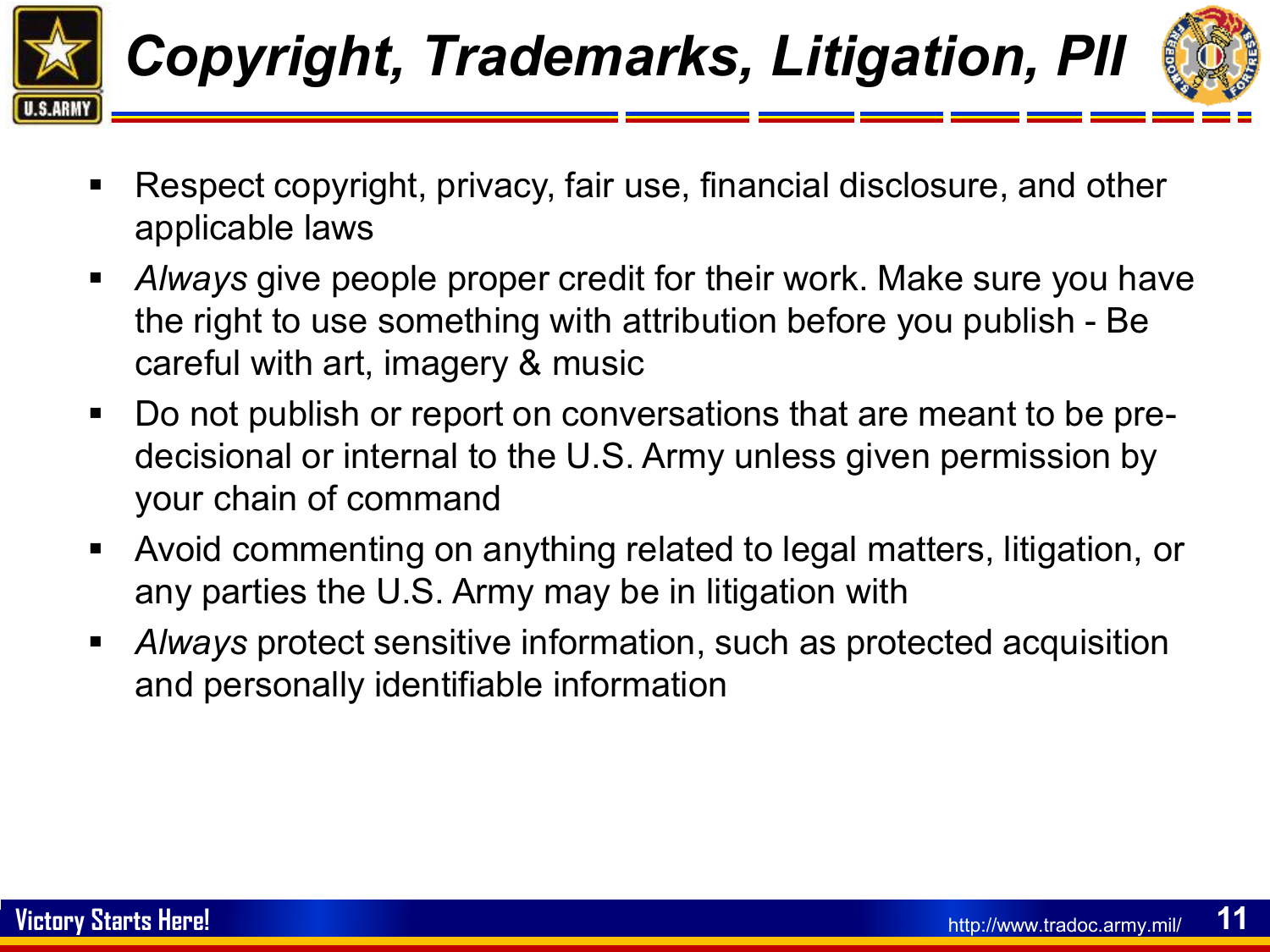



- Assume anyone can see what you post
- Social media has hundreds of privacy and sharing options. You control how information is shared/viewed
- **Don't login or link to third-party sites using your Facebook account; be very wary of sharing personal posts on official accounts**
- Take responsibility for your comments; would you say the same thing if you were looking that person in the eye; think twice before summoning keyboard courage
- Do not post graphic, obscene, explicit or racial comments. We also do not allow comments that are abusive, hateful, vindictive or intended to defame anyone or any organization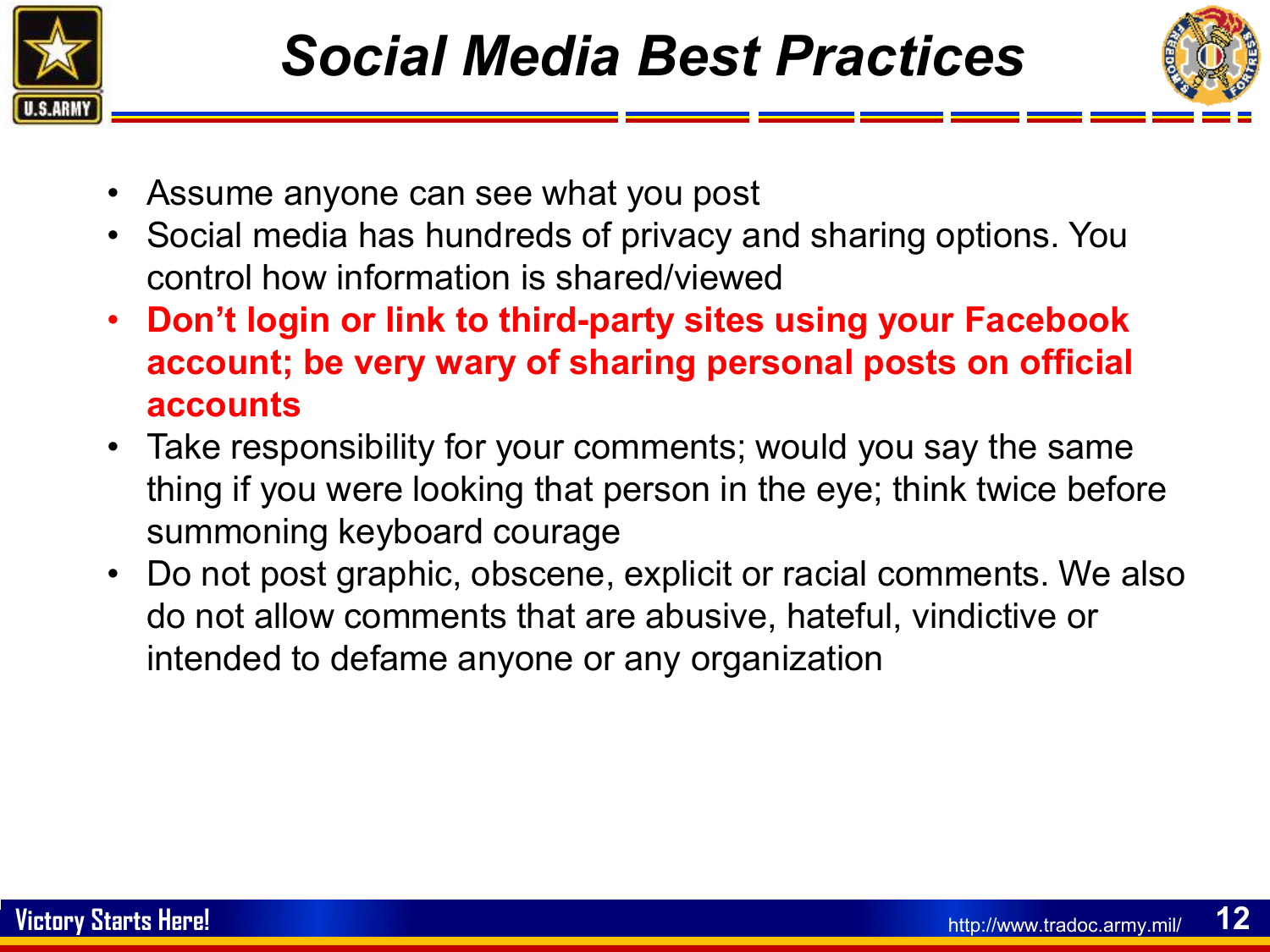



- Do not post any solicitations (i.e.: asking users to "like" your Facebook page, visit your website, sign a petition, contribute to a fundraiser)
- Do not post **non-Army/non-DoD** advertisements, prize contests or giveaways - This includes promotion or endorsement of any financial, commercial or non-governmental agency. Similarly, we do not allow attempts to defame or defraud any financial, commercial or non-governmental agency
- Do not post details about an ongoing investigation or legal or administrative proceeding that could prejudice the processes or could interfere with an individual's rights
- Do not post copyrighted or trademarked images, music video or graphics - Posted material should be owned by the user, the U.S. Army or the DoD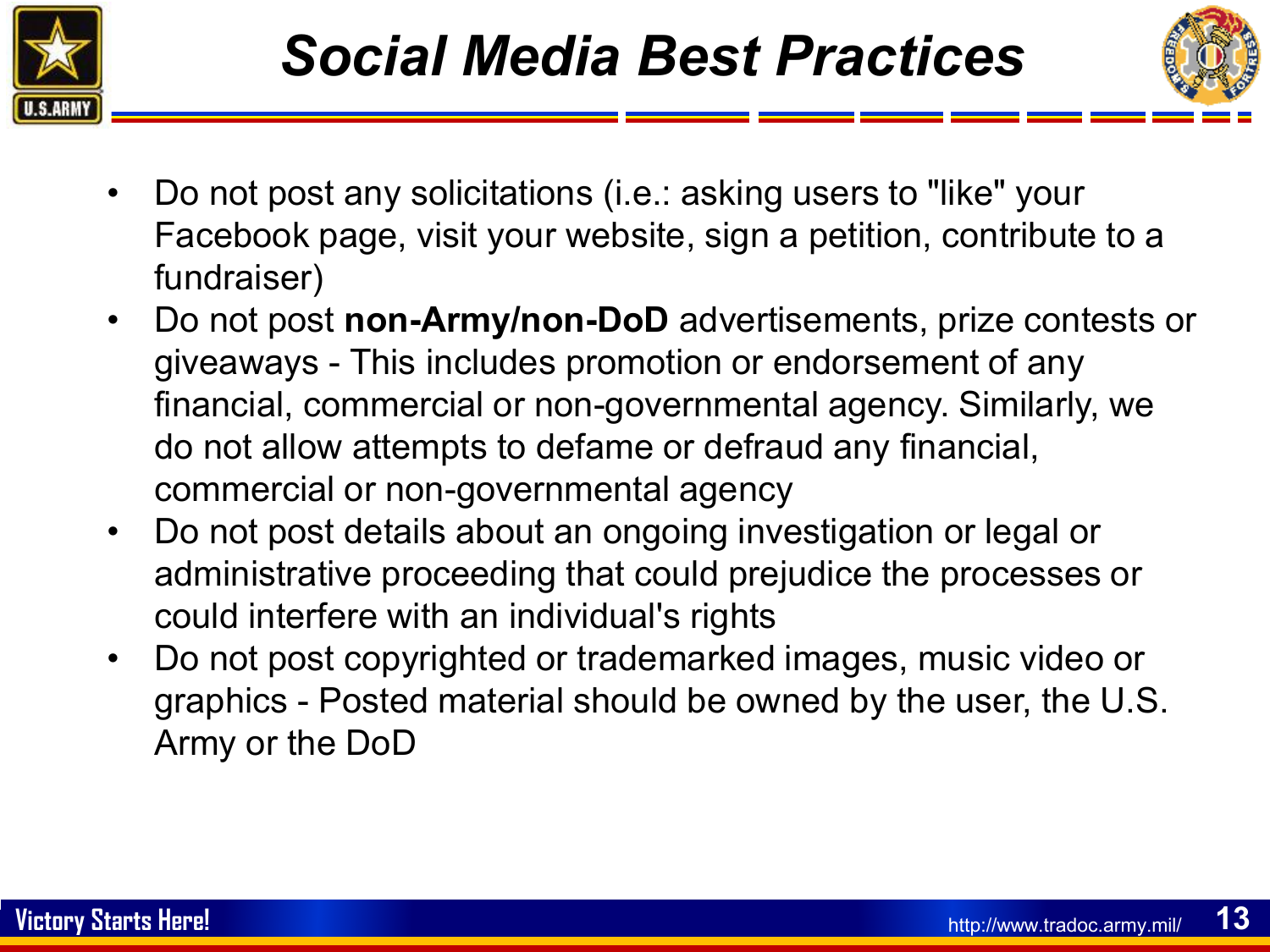



- Do not post comments, photos or videos that suggest or encourage illegal activity
- Do not post political propaganda
- All information posted to social media sites will be unclassified
- No classified, pre-decisional, proprietary or business-sensitive information should ever be posted or discussed on social networks
- Don't post personnel lists, rosters, organization charts or directories - This is a violation of privacy
- The appearance of external hyperlinks does not constitute endorsement by TRADOC, the U.S. Army or the DoD, of the linked websites, or the information, products or services contained therein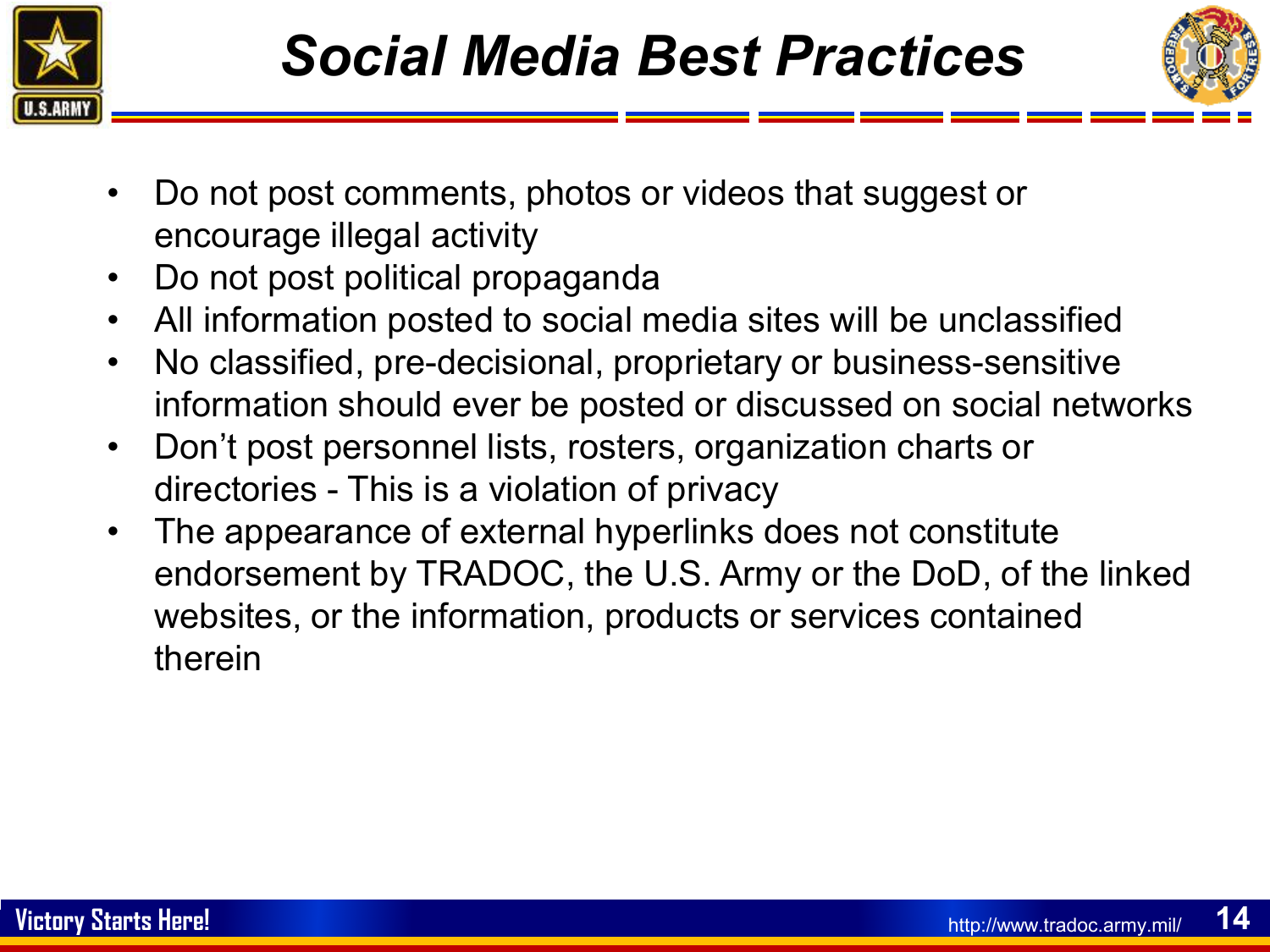



Coronavirus | COVID-19 Updates

#### Army employee fired for insensitive post about coronavirus outbreak

Leo Shane III

□ March 2



"Army officials fired a social media manager on Saturday for an Instagram post related to the **ongoing** [coronavirus outbreak](https://www.militarytimes.com/news/coronavirus/) that critics including at least one member on Congress — blasted as offensive and racist.

"The post, part of a series of questions and answers on the virus, was up on

the **[Army's official social media account](https://www.instagram.com/usarmy/?hl=en)** for several hours before being deleted. Under the posted question "why did a man eat a bat," Army officials wrote "it wasn't because he was thirsty" with a picture of a man shrugging.

"The comment appears to reference rumors that the coronavirus originated from [someone eating a bat in China](https://www.militarytimes.com/news/your-navy/2020/03/14/explainer-if-coronavirus-started-in-bats-why-arent-they-dead/), an assertion that scientists have not confirmed. But the idea has provided fodder for culturally insensitive jokes and ethic blaming for the fast-moving illness…"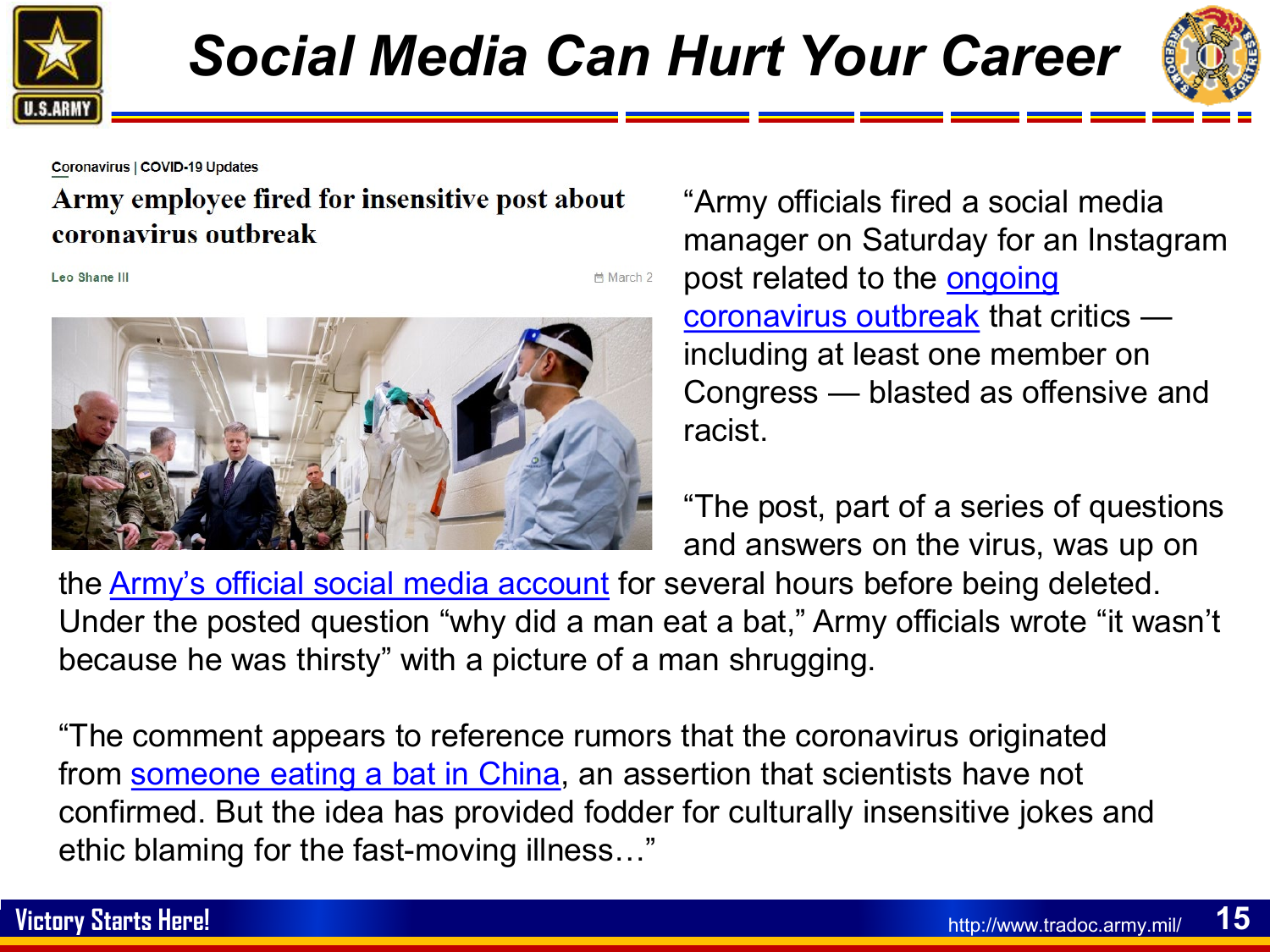



### **Social (Relationship) Networks Media Sharing Networks**

#### **Platforms:**

- $\triangleright$  Facebook
- $\triangleright$  Twitter
- $\triangleright$  LinkedIn

#### **Purpose:**

 $\triangleright$  To connect with people and organizations online

#### **Benefits:**

- $\triangleright$  Research/Understand the information environment
- $\triangleright$  Build awareness of the organization
- $\triangleright$  Information and idea sharing
- $\triangleright$  Internal/External relations

#### **Platforms:**

- $\triangleright$  Instagram
- YouTube
- Vimeo

#### **Purpose:**

 $\triangleright$  To find and share photos, video, live video, and other media online

#### **Benefits:**

- $\triangleright$  Build awareness
- $\triangleright$  Engage publics
- $\triangleright$  Generate recruiting leads
- $\triangleright$  Blurring with social networks, but media sharing is their defining/primary purpose

#### **Caution:**

 $\triangleright$  Success on these channels is related to a thoroughly planned mission with carefully designed media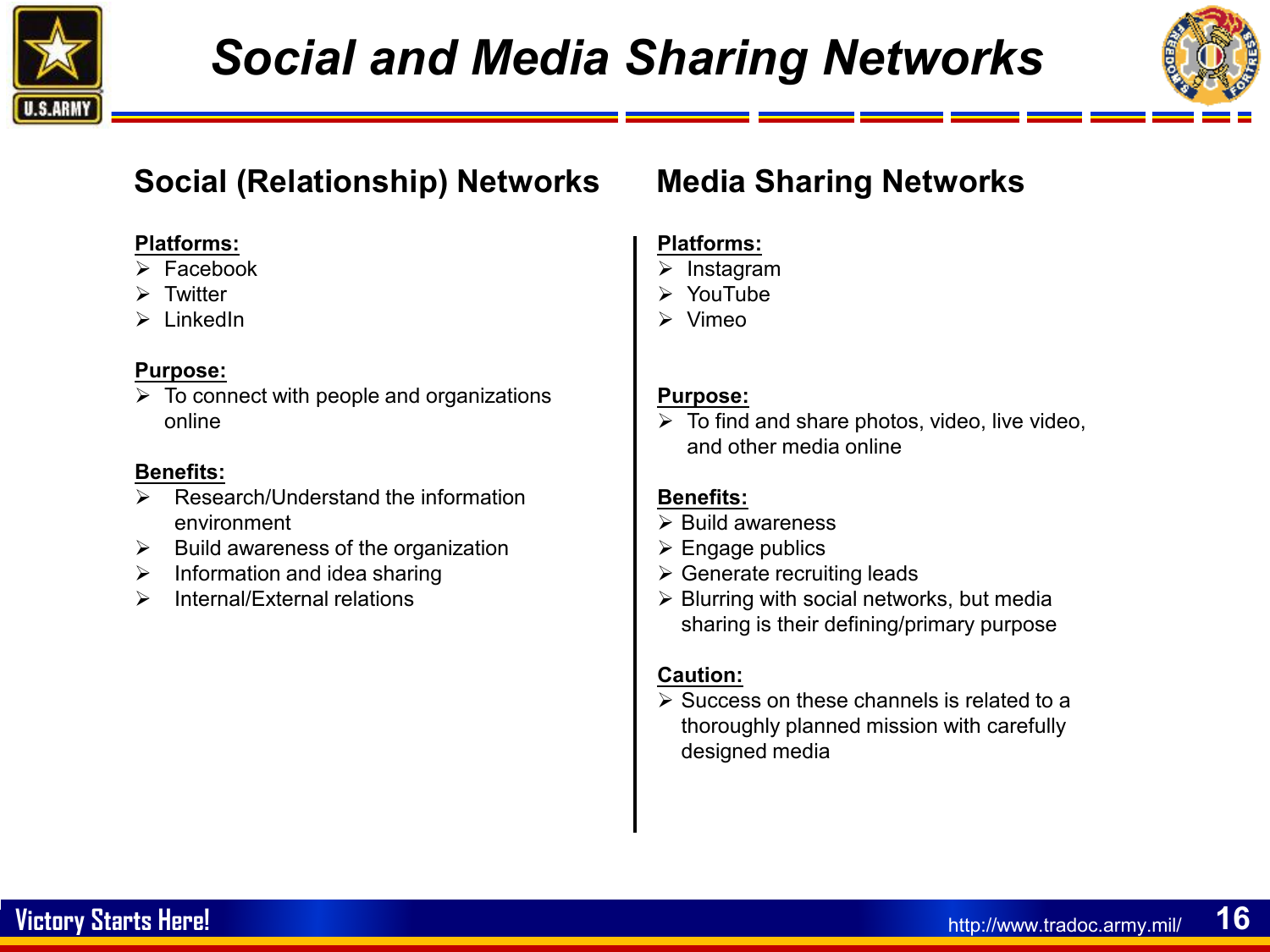







<https://www.facebook.com/USArmyTRADOC>



<https://www.linkedin.com/company/usarmytradoc>



<https://www.instagram.com/usarmytradoc/>



<https://www.youtube.com/user/usarmytradoc>



<https://vimeo.com/tradoc>